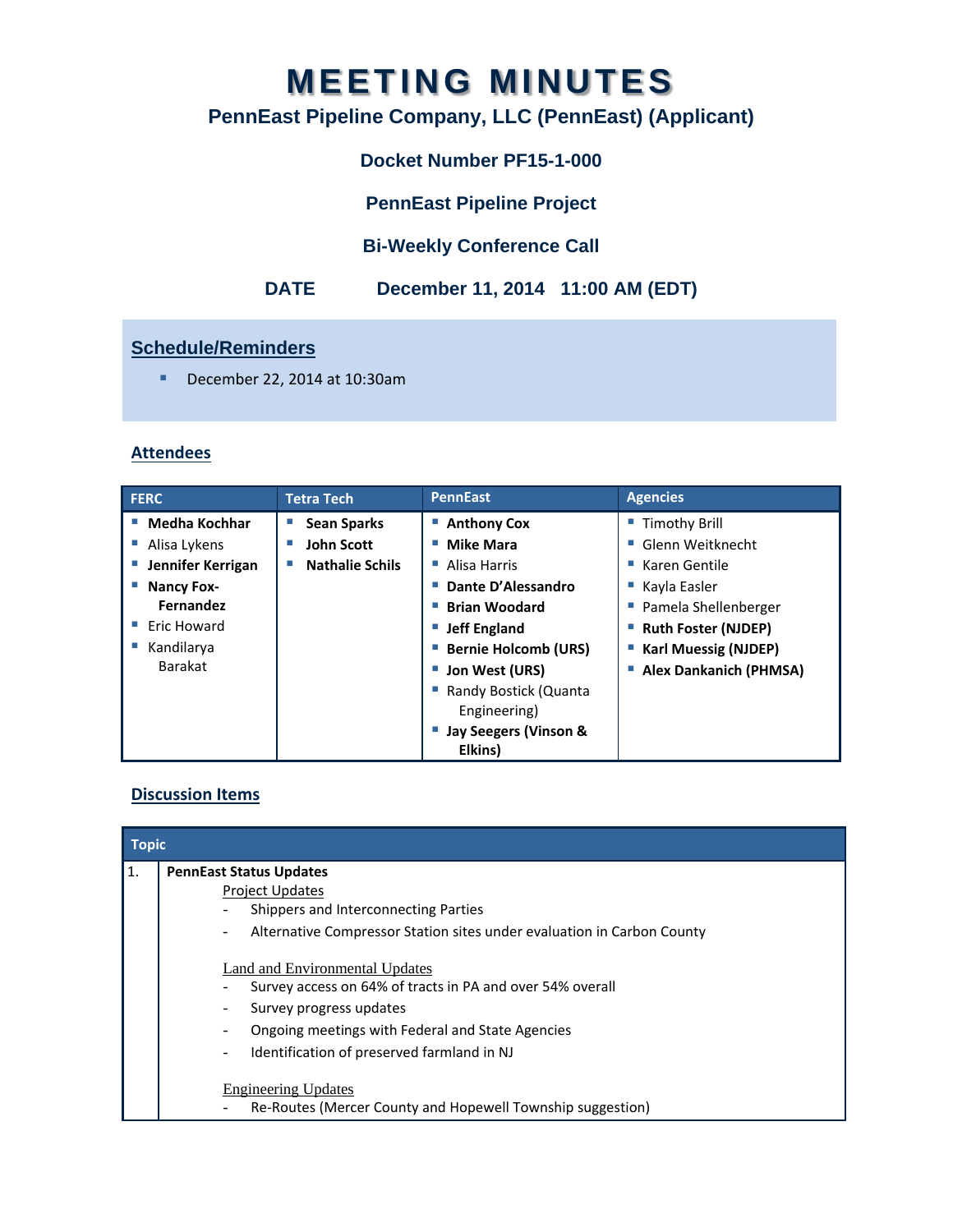| <b>Topic</b> |                                                             |  |  |  |
|--------------|-------------------------------------------------------------|--|--|--|
|              | Location of re-route segments<br>۰                          |  |  |  |
|              | Ongoing assessments of bores, HDDs, dry waterbody crossings |  |  |  |
|              | <b>Compressor Station design</b>                            |  |  |  |
|              |                                                             |  |  |  |
|              | Outreach                                                    |  |  |  |
|              | Potential re-route outreach                                 |  |  |  |
|              | Update on Inter-Agency Meetings and county meetings         |  |  |  |
|              | Lead offices for the Project (USACE, USFWS, USEPA, and NPS) |  |  |  |
|              | Sourland Conservancy comments                               |  |  |  |
| 2.           | <b>FERC Status Updates</b>                                  |  |  |  |
|              | Tracking and logging comments                               |  |  |  |
|              | Reviewing initial draft Resource Reports 1 and 10           |  |  |  |
|              | Notice of Intent                                            |  |  |  |
|              | Scoping meetings and locations                              |  |  |  |
|              |                                                             |  |  |  |
| 3.           | <b>Other items</b>                                          |  |  |  |

#### **FERC Updates**

- Review of comments to the FERC eLibrary is ongoing. In particular, FERC identified comments received with regards to Sourland Conservancy in Hopewell, New Jersey.
- Review of RR1 and RR10 is ongoing.
- Notice of Intent and location/schedule of scoping meetings is under development.

#### **PennEast Updates**

- PennEast continuing alternatives analysis for compressor station sites.
- PennEast is working with county officials and organizations to acquire data on preserved farmlands in New Jersey and will use this date to update the Critical Issues Analysis of the route.
- Western Land Services has been hired to help PennEast with title research on different easement agreements.
- PennEast is continuing to evaluate re-routes and alternatives.
- **PennEast provided an updated mailing list earlier this week.**
- PennEast is continuing to evaluate how to cross the Susquehanna River.

#### **Agency Input**

 Ruth Foster (NJDEP) requested a copy of the agency mailing list, which PennEast will provide, and reminded PennEast to be cognizant of survey restrictions. Ms. Foster will provide the sign in sheet from meeting on December 2, 2014 to include contact information in mailing list.

#### **Questions/Additional Comments from FERC**